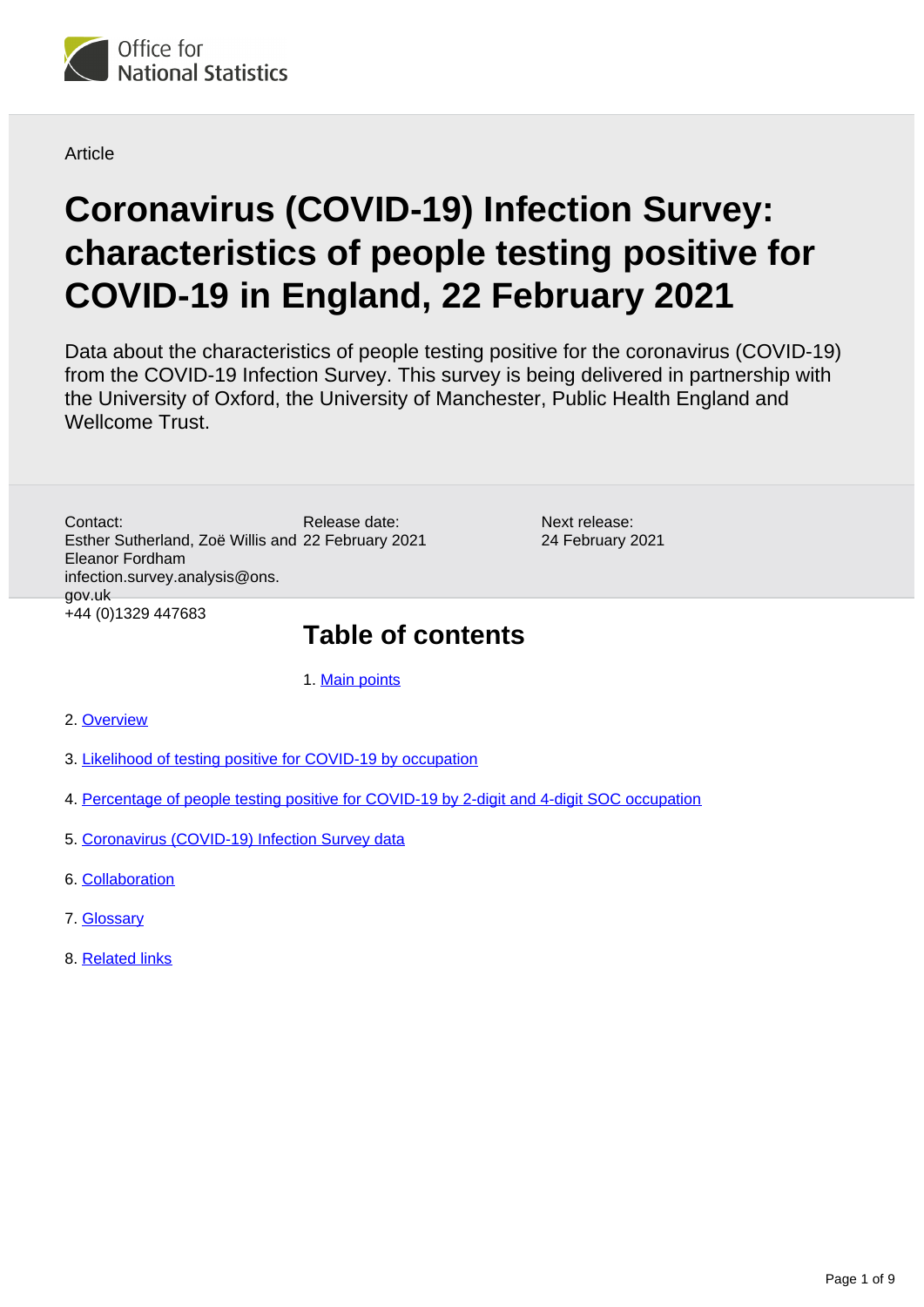## <span id="page-1-0"></span>**1 . Main points**

- This analysis covers the period from 1 September 2020 to 7 January 2021. During this period of time, there was a national lockdown in England between 5 November and 1 December 2020 and varying local tier restrictions in place; there was also a significant rise in the positivity rate across the country, including that related to the new variant. This analysis should be understood in that context as opposed to the reducing prevalence currently being experienced.
- The general contact individuals have with others both in and out of work will contribute to their likelihood of testing positive. Within every occupation group, there were people who were working from home, some who found social distancing at work easy and those who found it hard. These factors in part explain the differences in testing positive between occupations.
- After adjusting for differences across occupations and reported ability to socially distance in the workplace and work from home, there was no statistical evidence of a difference in the likelihood of testing positive for the coronavirus (COVID-19) between the majority of occupations. For nearly all occupations there is no statistical evidence of difference with at least 15 of the other 24 occupation groups.
- This analysis shows that for 25 occupations, the likelihood of testing positive for COVID-19 at some time between 1 September 2020 and 7 January 2021 ranged from 2.1% to 4.8.% and that the different occupations were largely distributed uniformly across this continuum. The mean likelihood of testing positive for COVID-19 across the 25 occupations was 3.9%, and over half of these occupations had likelihoods of testing positive at some time between 1 September 2020 and 7 January 2021 of between 3.5% and 4.2%.
- Pairwise comparisons of the probability of testing positive between individual occupations show that there is no difference between the majority of occupations. To illustrate this a matrix of the comparison between each occupation with every other occupation is presented. This shows that 226 of the 300 comparisons were not significant.
- Evidence of difference presents as a continuum, which can be seen in the comparisons between different occupations. Within this, there are a group of occupations at the upper end of the continuum, that have no significant difference with the majority of other occupations, but do show a higher probability of testing positive compared with some of those at the lower end. At the upper end are caring personal service occupations, protective service occupations, teaching and other education professionals, secretarial and related occupations, and other managers and proprietors; while at the lower end are skilled agricultural and related trades; science, research, engineering and technology professionals; business, media and public service professionals; textiles, printing and other skilled trades.
- This is the first stage in an analysis to explore the impact of occupation. We welcome input and dialogue from users on its benefit and how we can continue to explore our data. We will continue to publish here and in academic journals.

## <span id="page-1-1"></span>**2 . Overview**

This analysis covers the period from 1 September 2020 to 7 January 2021, using results from the Coronavirus (COVID-19) Infection Survey (CIS). During this period, there were rising infection rates, including a new variant and there was a national lockdown in England between 5 November and 1 December 2020. There were also varying localised tier restrictions in place across occupations over this period.

Occupational risks are interlinked with a wide variety of other factors such as household size, socio-economic status and existing co-morbidities. This analysis is a contribution to the important and growing understanding of risks associated with testing positive for COVID-19.

The general contact individuals have with others both inside and outside of work will contribute to their likelihood of testing positive.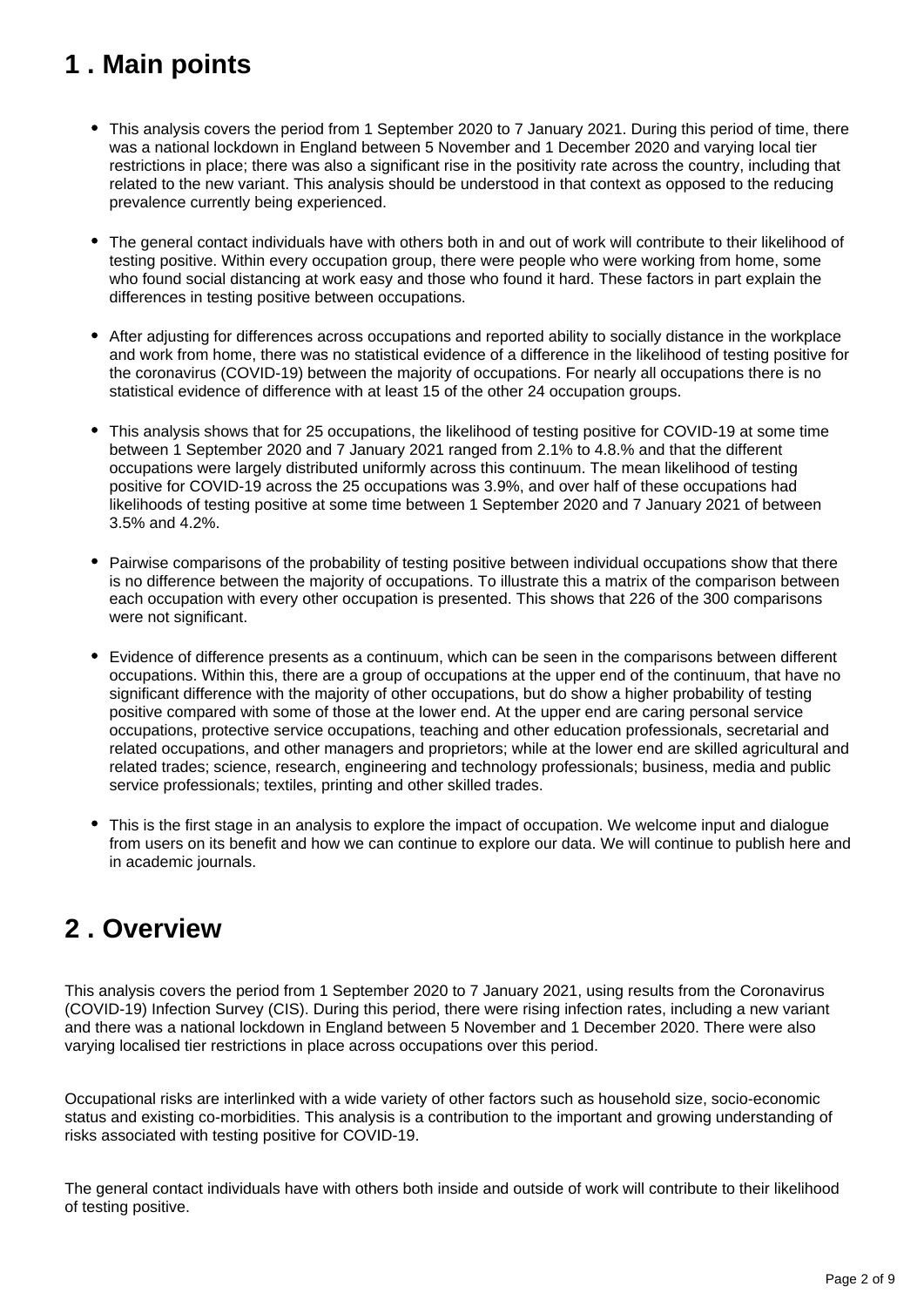Interventions including working from home, social distancing at work and wearing face coverings at work have been put into place to reduce the spread of the coronavirus. Within every occupation group, some people were able to work from home, others found social distancing at work easy, while others found it difficult to do so. It is important to account for these differences in this analysis because it adjusts for the fact that different occupations have different abilities to work from home and use distancing at work to reduce transmission. The analysis uses self-reported data to do this.

This analysis looks at variation in the likelihood of testing positive between occupation groups after adjusting for differences in age, sex, region, the interaction between region and ethnicity, household size, multigenerational households, index of multiple deprivation, ease of social distancing in the workplace and ability to work from home.

After adjusting for differences across occupations in their ability to socially distance in the workplace and work from home, there was no statistical evidence of a difference in the likelihood of testing positive for COVID-19 between the majority of occupations.

This finding is consistent with the fact that testing positive is affected by many complex and interlinked factors, including number, nature and breadth of contacts encountered in the workplace. While each occupation is likely to be affected to a varying degree by these factors, positivity is also influenced by behaviours conducted outside of the work boundary. Adding to the complexity is that during this period of analysis some occupations were in industries where working occurred both at home and at a workplace. We have been able to adjust for some of these complexities, but not all.

After controlling for demographic factors and general contact, the estimated probabilities of contracting COVID-19 during the time period under study were calculated for each occupation. There was a continuum of estimated probabilities with relatively small differences between each occupation. In the main, the estimated probabilities were not significantly different to each other, although some occupations at the upper end of the estimated probability continuum were statistically significantly different to some at the lower end. Those occupations at the upper end were protective service occupations, caring personal service occupations, teaching and other educational professionals, other managers and proprietors, and secretarial and related occupations, while those at the lower end were skilled agricultural and related trades; science, research, engineering and technology professionals; business, media and public service professionals; and textiles, printing and other skilled trades.

For example, for people in protective service occupations, we see they have a higher likelihood of testing positive compared with 9 other occupations. There is no statistical evidence of a difference with the remaining 15 occupations. Further details of these findings and supporting evidence are shown in the following sections and in the [accompanying datasets.](https://www.ons.gov.uk/peoplepopulationandcommunity/healthandsocialcare/conditionsanddiseases/datasets/coronaviruscovid19infectionsinthecommunityinengland)

#### **More about coronavirus**

- Find the latest on [coronavirus \(COVID-19\) in the UK.](https://www.ons.gov.uk/peoplepopulationandcommunity/healthandsocialcare/conditionsanddiseases)
- **[Explore the latest coronavirus data](https://www.ons.gov.uk/peoplepopulationandcommunity/healthandsocialcare/conditionsanddiseases/articles/coronaviruscovid19/latestinsights) from the ONS and other sources.**
- All ONS analysis, summarised in our **coronavirus roundup**.
- View [all coronavirus data](https://www.ons.gov.uk/peoplepopulationandcommunity/healthandsocialcare/conditionsanddiseases/datalist).
- Find out how we are [working safely in our studies and surveys.](https://www.ons.gov.uk/news/statementsandletters/ensuringyoursafetyduringcovid19)

### <span id="page-2-0"></span>**3 . Likelihood of testing positive for COVID-19 by occupation**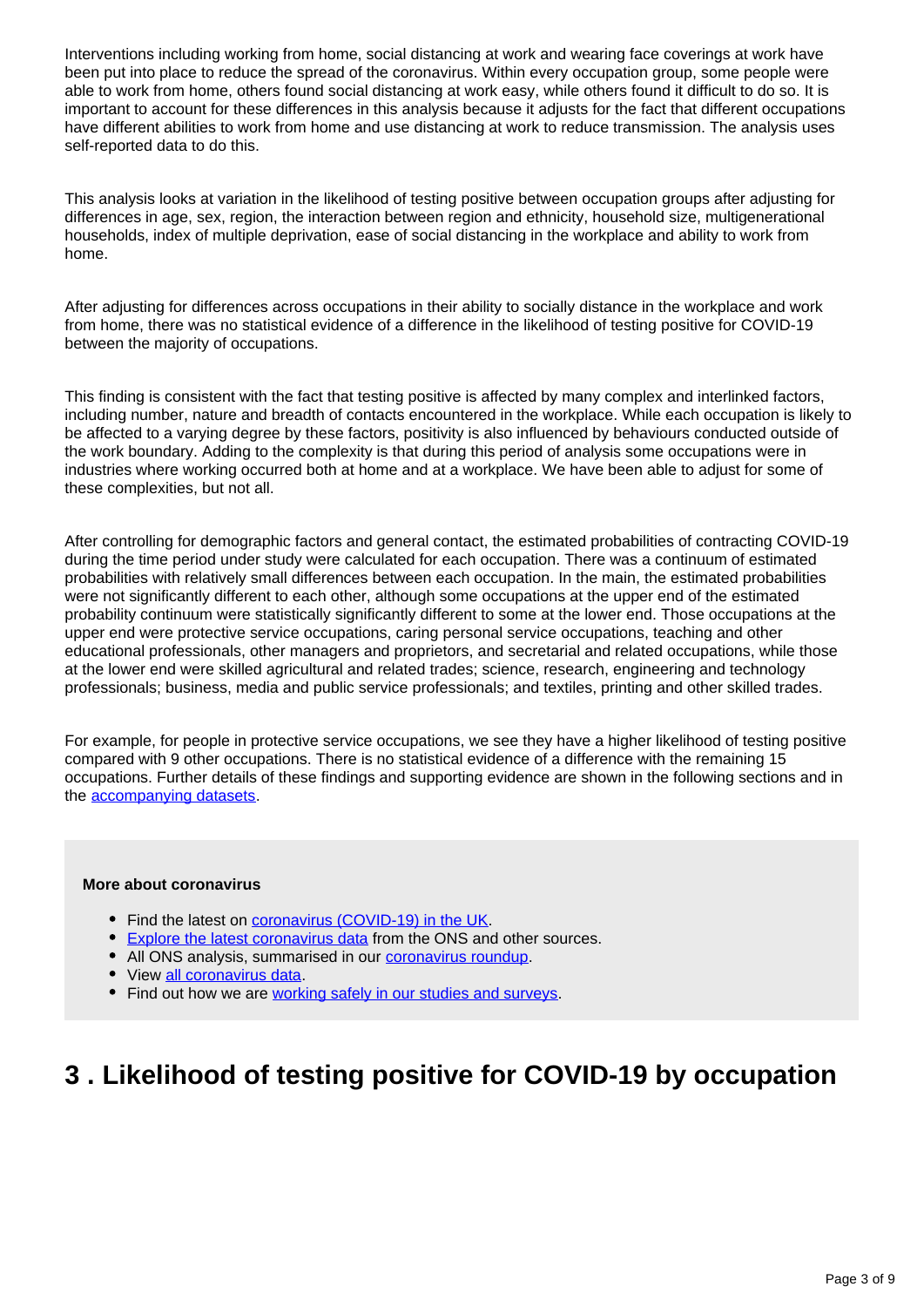### **About this analysis**

This analysis is based on self-reported occupation. Occupation data are based on [Standard Occupational](http://www.ons.gov.uk/methodology/classificationsandstandards/standardoccupationalclassificationsoc/soc2020/soc2020volume2codingrulesandconventions)  [Classification \(SOC\)](http://www.ons.gov.uk/methodology/classificationsandstandards/standardoccupationalclassificationsoc/soc2020/soc2020volume2codingrulesandconventions) and relate to the self-reported role indicated by the survey respondents, for example, skilled metal, electrical and electronic trades.

The analysis uses a logistic regression model adjusting for age, sex, region, the interaction between region and ethnicity, household size, multigenerational households, index of multiple deprivation, face coverings, working from home and, in those not working from home, ease of distancing at work. This model helps understanding of the link between occupation and testing positive for the coronavirus (COVID-19) when adjusting for these factors.

The model includes data from England for the period 1 September 2020 to 7 January 2021. It considers whether people ever tested positive or always tested negative on swab tests during the period outlined and only includes working age adults (those aged 16 to 74 years) in work.

All analyses are unweighted because they condition on these other factors.

It is important to note that when attributing the likelihood of testing positive for COVID-19 to occupation, the complexity of the likelihood of transmission in that occupation needs to be considered. There are many elements that will contribute to an individual's likelihood of testing positive, including factors unrelated to work. As such, this analysis does not assess where transmission occurs. It is also important to note that across this time period, different interventions were in place across occupations, which also varied by region.

In this analysis, the assessment of statistical evidence is based on the comparison between occupations in the logistic regression model. There is statistical evidence of a difference between two occupations if the 95% confidence interval around the difference does not overlap with zero. These tests can also be accumulated across occupations to assess whether there is statistical evidence of an overall effect of a factor with several occupations. Because these results are from a sample survey, sometimes differences can be because of chance.

Statistical evidence of difference only assesses the degree to which the differences observed are because of chance given the numbers studied; it does not imply anything about the size of the differences. A difference can be supported by statistical evidence but can be small in size. This statistical test used to determine differences between pairs of occupations identifies strong (p is less than or equal to 0.01) and limited (p is less than or equal to 0.05) evidence of difference. This is a more precise method than comparing overlapping confidence intervals of the probabilities for each occupation.

Caution should be taken when considering the conclusions drawn from this analysis, as many of the occupations have lower sample sizes relative to others.

To aid interpretation, rather than presenting results as odds ratios from the logistic model, we present results as overall probabilities that participants will test positive over the period included in the analyses, averaged over their other characteristics. Uncertainty in these estimated probabilities is estimated using an approximate method, and the 95% confidence intervals around these probabilities are not the same as the comparisons within the models themselves on which our assessment of statistical evidence is based.

### **Analysis of people testing positive for COVID-19 by occupation**

Across 25 occupations, the likelihood of testing positive for COVID-19 between 1 September 2020 and 7 January 2021 ranged from 2.1% to 4.8%. The average likelihood across the 25 occupations was 3.9%, and over half of these occupations had likelihoods between 3.5% and 4.2%.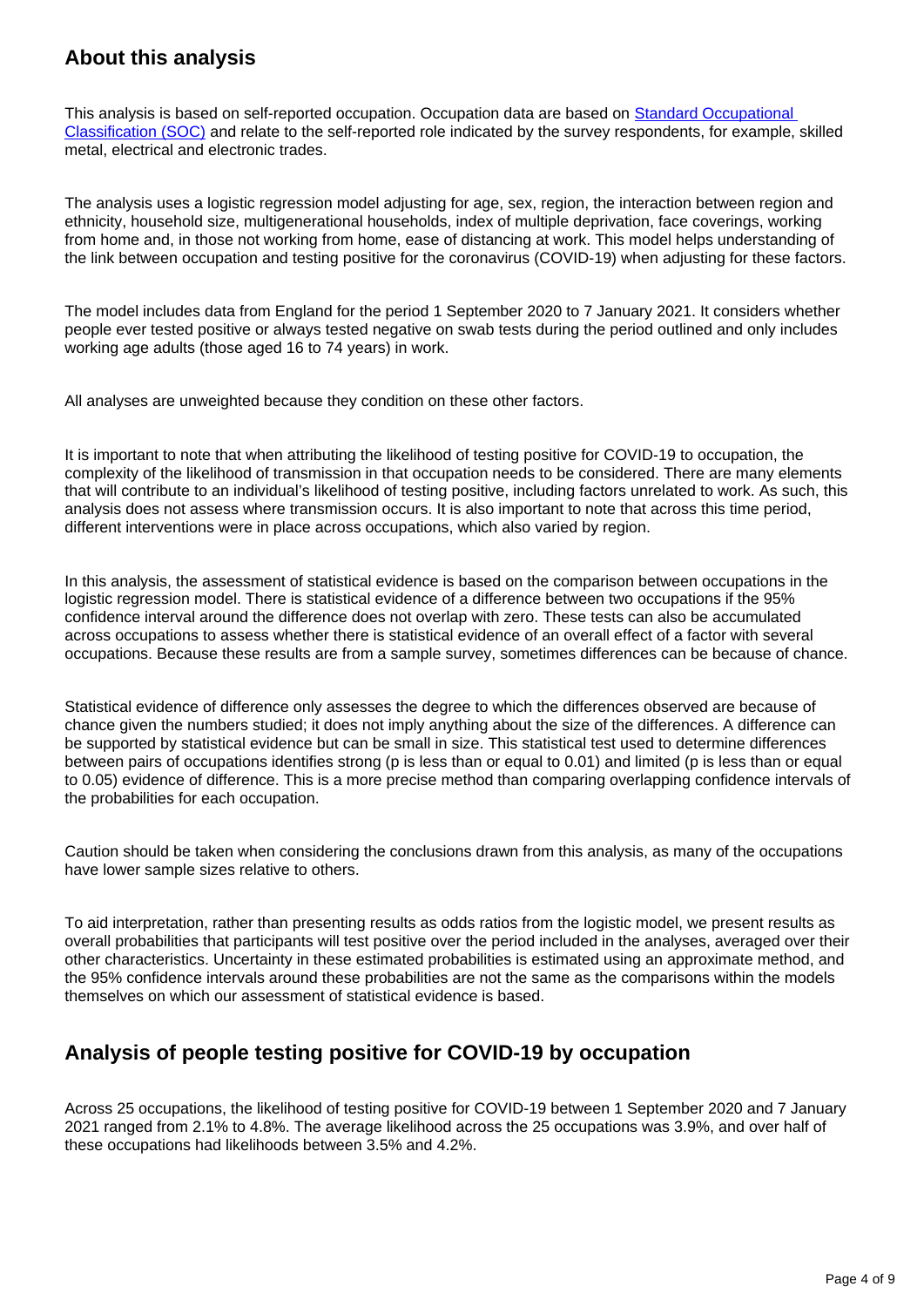### **Figure 1: The likelihood of testing positive for the coronavirus (COVID-19) varies across occupations**

**Likelihood of testing positive for COVID-19 by occupation, based on model adjusting for demographics, ease of social distancing at work, use of face coverings at work and working at home or elsewhere, 1 September 2020 to 7 January 2021, England**

**Brackets indicate occupations that are unlikely to have evidence of difference in the probability of people testing positive compared to many other occupations in the same bracket.**

### **Notes:**

- 1. These results are provisional and subject to revision.
- 2. These statistics refer to infections reported in the community, by which we mean private households. These figures exclude infections reported in hospitals, care homes or other institutional settings.
- 3. Predicted likelihood calculated using a logistic regression model controlling for: age, sex, region, ethnicity, household size, multigenerational household status, index of multiple deprivation, occupation, face coverings, work from home, and in those not working from home, ease of ability to socially distance in the workplace.
- 4. Some occupation names have been shortened. Full names are included in the [data download.](https://www.ons.gov.uk/peoplepopulationandcommunity/healthandsocialcare/conditionsanddiseases/datasets/coronaviruscovid19infectionsinthecommunityinengland)

### **Download the data**

#### [.xlsx](https://www.ons.gov.uk/visualisations/dvc1199/fig2/datadownload.xlsx)

While these differences are relatively small, after adjusting for differences across occupations in the ability to distance socially in the workplace, and to work from home, there was statistical evidence of a difference in the likelihood of testing positive for COVID-19 between some occupations (74 of 300 possible differences).

Strong, limited and no evidence of a difference between occupations adjusting for these factors is shown in the [accompanying datasets.](https://www.ons.gov.uk/peoplepopulationandcommunity/healthandsocialcare/conditionsanddiseases/datasets/coronaviruscovid19infectionsinthecommunityinengland) The tables in these datasets show that for the majority of comparisons, there is no difference in the risk of testing positive for COVID-19. However, groupings of some occupations are similar in their likelihoods of people testing positive.

Statistical pairwise tests have been used to determine strong (p is less than or equal to 0.01) and limited (p is less than or equal to 0.05) evidence of differences between occupations. This testing is a more robust method than comparing overlapping confidence intervals of the estimated probabilities and has produced a continuum of statistical evidence, from strongest to weakest.

This continuum of strength of evidence across all 25 occupational categories can be seen in Figure 2 and in Table 2b in the [accompanying datasets](https://www.ons.gov.uk/peoplepopulationandcommunity/healthandsocialcare/conditionsanddiseases/datasets/coronaviruscovid19infectionsinthecommunityinengland). The testing shows the distinction where stronger evidence of difference can be seen and where the evidence is less statistically strong. It is important to note that despite the difference in evidential power, the range between all occupation groups remains small, therefore the degree of overlap between occupational groups is high. It should be noted that in Figure 2 the upper half of the matrix is the mirror image of the lower half.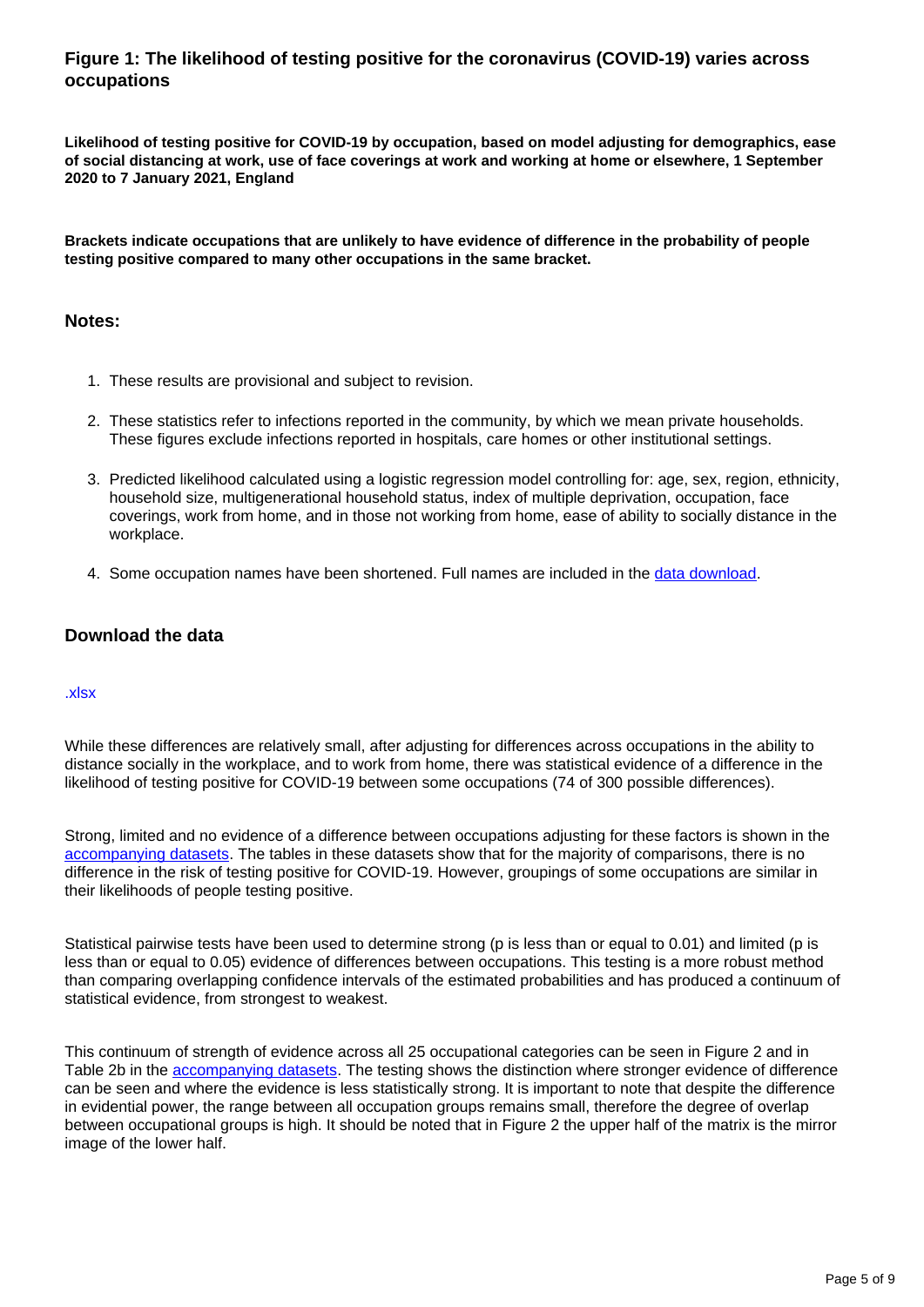#### **Figure 2: The majority of comparisons between occupations show no difference in their likelihood of testing positive**

**Strength of the likelihood of testing positive for the coronavirus (COVID-19) by occupation, adjusting for work location and ability to social distance, 1 September 2020 to 7 January 2021, England**



**Source: Office for National Statistics – Coronavirus (COVID-19) Infection Survey**

#### **Notes:**

- 1. Predicted likelihood calculated using a logistic regression model controlling for age, sex, region, ethnicity, household size, multigenerational household status, index of multiple deprivation, occupation, face coverings, work from home, and in those not working from home, ease of ability to socially distance in the workplace.
- 2. This table can be read each row at a time, taking the occupation indicated in the row and identifying from the columns how it compares to other occupations, for example people working in Caring personal service occupations have stronger evidence of a higher probability of testing positive for COVID-19 compared to health professionals, but there is no statistical evidence of a difference from those working in administrative occupations.
- 3. This chart can be found in Table 2b of the **accompanying dataset**.

The majority of occupations emerged with a modelled probability of testing positive between 1 in 20 and 1 in 35; that is a 4.2% to 3.3% chance of positivity, which represents the probability of testing positive for COVID-19 over the time period. For nearly all occupations there is no statistical evidence of difference with at least 15 of the other 24 occupation groups. the 25 occupations, there is no statistical evidence of a difference with at least 15 of the other 24 occupations.

Within the continuum of results, the occupations towards the higher end of the range were: caring personal service occupations, protective service occupations, teaching and other education professionals, secretarial and related occupations, and other managers and proprietors.

These occupations had probabilities that were statistically significantly higher than some at the lower end but were not statistically significantly different to those in the middle of the range. Those occupations at the lower end of the range were: skilled agricultural and related trades; science, research, engineering and technology professionals; business, media and public service professionals; and textiles, printing and other skilled trades.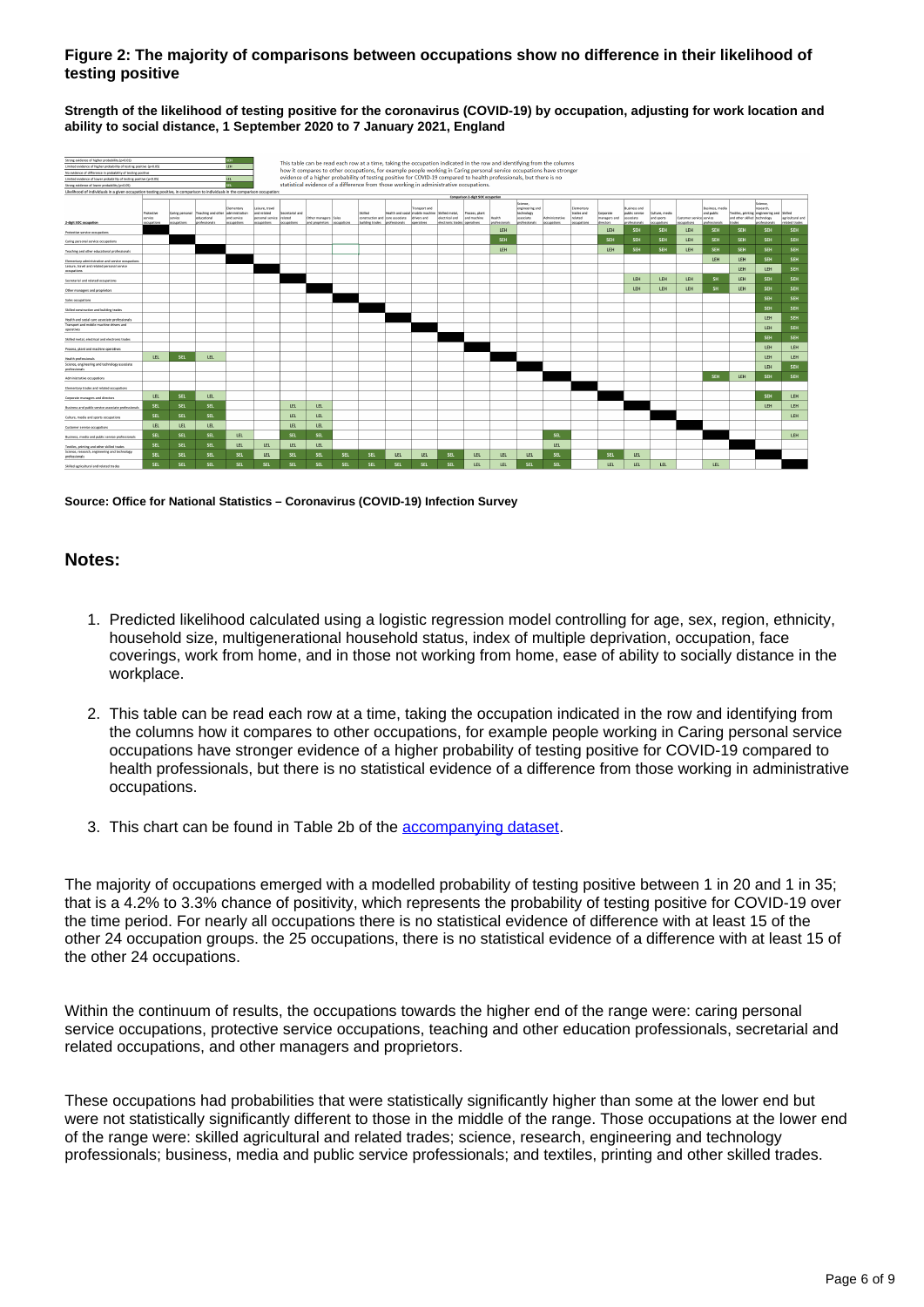It is important to note that this probability is the probability of testing positive at some point in the study and is not necessarily generalisable to the current pandemic conditions. It does support other recent findings including [Murti](https://www.medrxiv.org/content/10.1101/2020.11.25.20239038v1) and others (2020, COVID-19 workplace outbreaks by industry sector and their associated household transmission, Ontario, Canada), that demonstrate the link between ease of social distancing and other NPIs and risk of acquiring COVID-19.

We have previously [published analysis](https://www.ons.gov.uk/peoplepopulationandcommunity/healthandsocialcare/conditionsanddiseases/bulletins/coronaviruscovid19infectionsurveypilot/6november2020#analysis-of-the-number-of-school-workers-key-workers-and-other-professions-in-england-who-had-covid-19) on the number of school workers, key workers and other professions in England who had COVID-19 from 2 September 2020 to 16 October 2020. This analysis did not find statistical evidence of a difference in the positivity rate between primary and secondary school teachers, other key workers and other professions.

The conclusions of the analysis published in November 2020 remain correct as our assessment at the time. The analyses in this article use a different and longer period of time from 1 September 2020 to 7 January 2021, where there were many more cases within the community, a growing infection rate and the new UK variant was in circulation. There were also different interventions in place over the period of this latest analysis, which were not in place during September and the start of October 2020. The increased amount of data has allowed us to improve the methodology in this analysis.

Our analysis is part of a wider suite of analyses to examine the risk of COVID-19 through the lens of occupation. In May 2020, [an article](https://www.ons.gov.uk/employmentandlabourmarket/peopleinwork/employmentandemployeetypes/articles/whichoccupationshavethehighestpotentialexposuretothecoronaviruscovid19/2020-05-11) explored which occupations had the highest potential exposure to COVID-19, which took into account what attempts were being made to contain the coronavirus in the workplace. In January 2021, we published [our latest estimates](https://www.ons.gov.uk/peoplepopulationandcommunity/healthandsocialcare/causesofdeath/bulletins/coronaviruscovid19relateddeathsbyoccupationenglandandwales/deathsregisteredbetween9marchand28december2020) of mortality by occupation groups. This showed that nurses had statistically significantly higher rates of death involving COVID-19 among those of the same age and sex in the population. It also shows that rates of death involving COVID-19 in teaching and educational professionals, such as secondary school teachers, were not statistically significantly raised when comparing the rates seen in the population among those of the same age and sex.

We will continue to explore the link between COVID-19 positivity and occupation, in addition to other variables relevant to daily life.

We are reviewing how we might best assess the impact of COVID-19 on different work sectors. Work sector refers to the broad work area, for example, manufacturing and construction. Sector has greater variability than might be initially expected, with different types of occupation within the same sector, and occupations will be included in several sectors. For example, every sector is likely to include accountants, maintenance, catering roles and others. We will continue to undertake analysis on this.

### <span id="page-6-0"></span>**4 . Percentage of people testing positive for COVID-19 by 2 digit and 4-digit SOC occupation**

In our [accompanying datasets](https://www.ons.gov.uk/peoplepopulationandcommunity/healthandsocialcare/conditionsanddiseases/datasets/coronaviruscovid19infectionsinthecommunityinengland) we have also included the percentage of individuals working in different occupations who tested positive for the coronavirus (COVID-19) between 1 September 2020 and 7 January 2021 in this study.

In coding occupations using [Standard Occupational Classification codes,](https://www.ons.gov.uk/methodology/classificationsandstandards/standardoccupationalclassificationsoc/soc2020/soc2020volume2codingrulesandconventions) we had enough detail from the write-in responses to code to a level, for example, of transport operatives but not enough detail to say, for example, whether someone is a van driver or lorry driver. This means when analysing at 2-digit level we have more data across the 25 occupational categories, but at a 4-digit level we have less data and many more occupational categories.

This analysis is unweighted and does not control for the effects of the variables in the previous section. There are many factors associated with occupation that can affect the numbers of people testing positive for COVID-19 that are unrelated to the occupation that someone works in. For example, some occupations are more likely to be held by people of particular ages. Other occupations may be more common in particular regions of the country.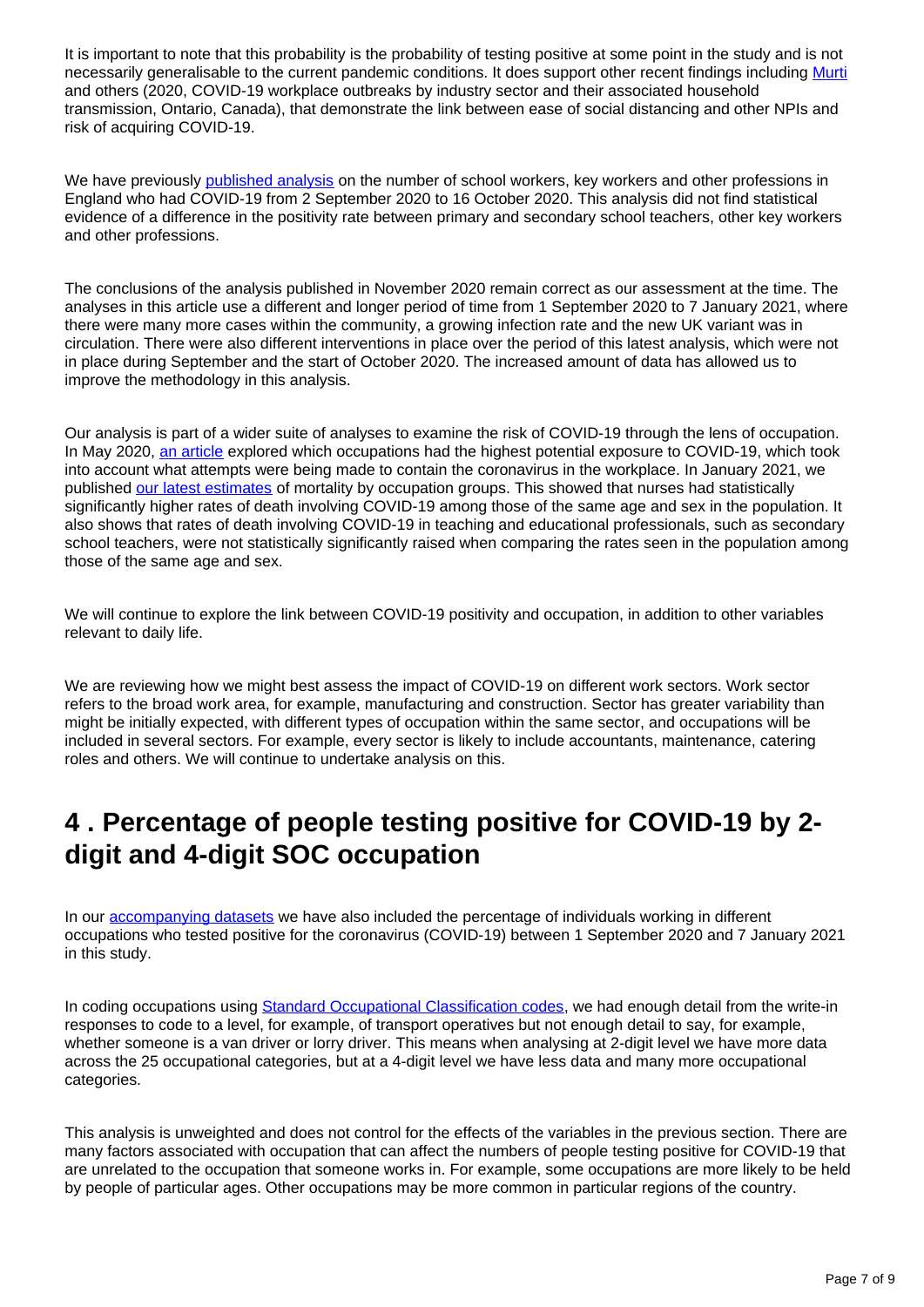Infection levels vary among people of different age groups and in different regions for a variety of factors (for example, likelihood of living with others and population density). While results are available in the datasets accompanying this release, caution should be taken about any conclusions drawn based on raw data alone.

There is substantial variation in the percentage testing positive for COVID-19 in the period assessed, as would be expected in these raw data.

Sample sizes were small in some categories and confidence intervals are wide. Overlapping confidence intervals indicate there may not be statistical evidence of a difference between occupations.

## <span id="page-7-0"></span>**5 . Coronavirus (COVID-19) Infection Survey data**

[Coronavirus \(COVID-19\) infections in the community in England](https://www.ons.gov.uk/peoplepopulationandcommunity/healthandsocialcare/conditionsanddiseases/datasets/coronaviruscovid19infectionsinthecommunityinengland) Dataset | Released 22 February 2021 Characteristics of people testing positive for the coronavirus (COVID-19) in England taken from the COVID-19 Infection Survey.

### <span id="page-7-1"></span>**6 . Collaboration**

The Coronavirus (COVID-19) Infection Survey analysis was produced by the Office for National Statistics (ONS) in partnership with the University of Oxford, the University of Manchester, Public Health England and Wellcome Trust. Of particular note are:

- Sarah Walker University of Oxford, Nuffield Department for Medicine: Professor of Medical Statistics and Epidemiology and Study Chief Investigator
- Koen Pouwels University of Oxford, Health Economics Research Centre, Nuffield Department of Population Health: Senior Researcher in Biostatistics and Health Economics
- Thomas House University of Manchester, Department of Mathematics: Reader in mathematical statistics

### **Acknowledgements**

The Authors would like to thank the following individuals, which include both external collaborators and internal ONS teams, and acknowledge their contribution made to these articles:

University of Oxford – Sarah Walker, Koen Pouwels, Emma Pritchard

ONS COVID-19 Infection Survey coding team – Heledd Thomas, Joe Jenkins, Hannah Teare

ONS COVID-19 Infection Survey dissemination team – Hannah Donnarumma, Byron Davies, Alice McTiernan, Kyle Knights, George Feldman

### <span id="page-7-2"></span>**7 . Glossary**